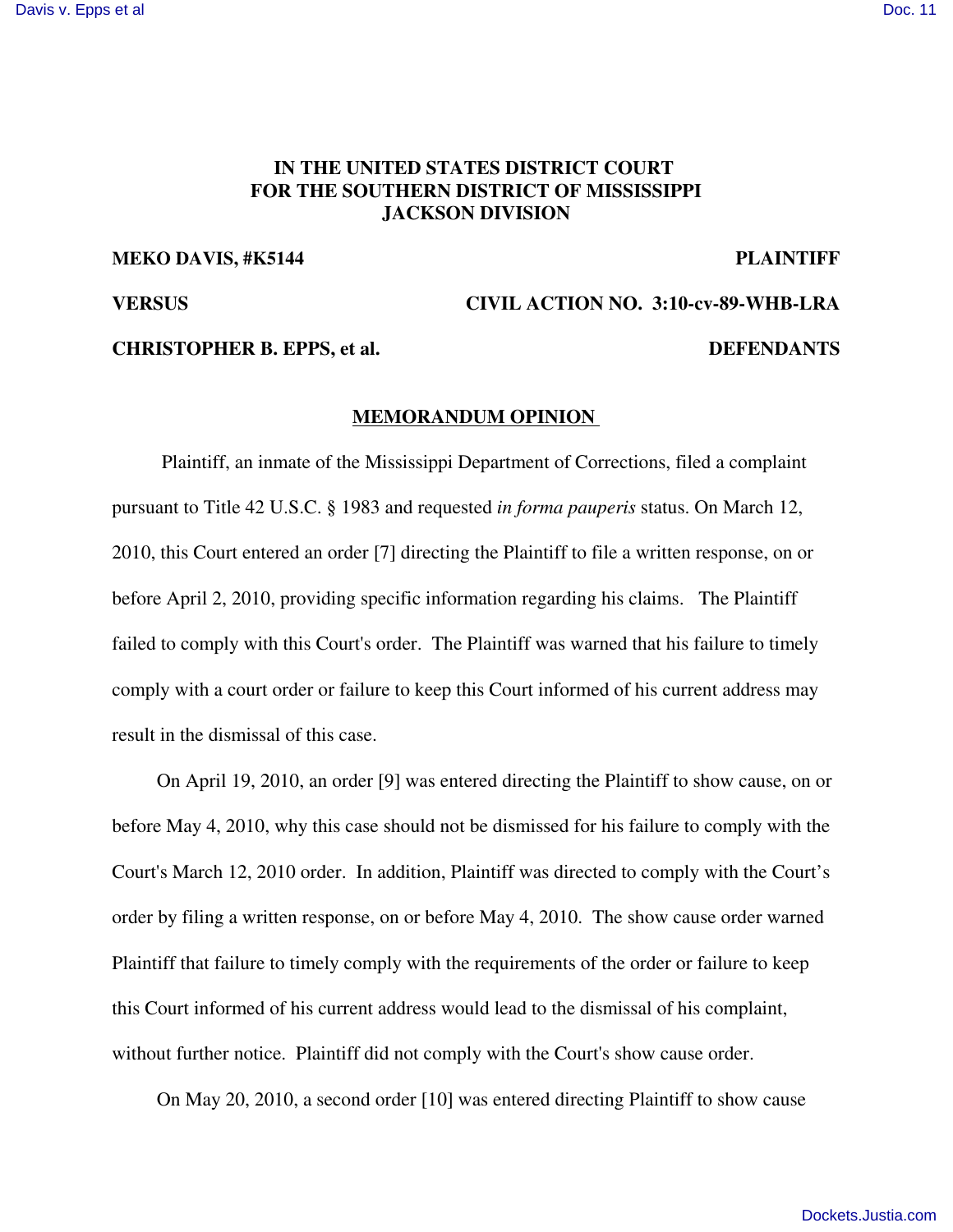why this case should not be dismissed for his failure to comply with the Court's orders of March 12, 2010, and April 19, 2010. Plaintiff was directed to comply with the Court's second show cause order, on or before June 10, 2010. The Plaintiff was also warned in this second show cause order that failure to keep this Court informed of his current address or failure to comply with the requirements of the order by June 10, 2010, would result in the dismissal of his case. The Plaintiff did not comply with this order.

Plaintiff has failed to comply with three court orders and he has not contacted this Court since March 9, 2010. This Court has the authority to dismiss an action for failure to prosecute and failure to comply with court orders under Rule 41(b) of the Federal Rules of Civil Procedure and under its inherent authority to dismiss the action *sua sponte*. *See generally, Link v. Wabash R.R.*, 370 U.S. 626 (1962); *Larson v. Scott*, 157 F.3d 1030 (5th Cir.1998); *McCullough v. Lynaugh*, 835 F.2d 1126 (5th Cir. 1988). The Court must be able to clear its calendars of cases that remain dormant because of the inaction or dilatoriness of the parties seeking relief, so as to achieve the orderly and expeditious disposition of cases. *Link*, 370 U.S. at 630. Such a "sanction is necessary in order to prevent undue delays in the disposition of pending cases and to avoid congestion in the calendars" of the Court. *Id*. at 629-30.

The Court concludes that dismissal of this action for Plaintiff's failure to prosecute and failure to comply with the orders of the Court under Rule 41(b) of the Federal Rules of Civil Procedure is proper. *See Rice v. Doe*, 306 Fed. App'x 144 (5th Cir. 2009). Since the Defendants have not been called on to respond to Plaintiff's pleading, and the Court has not

2